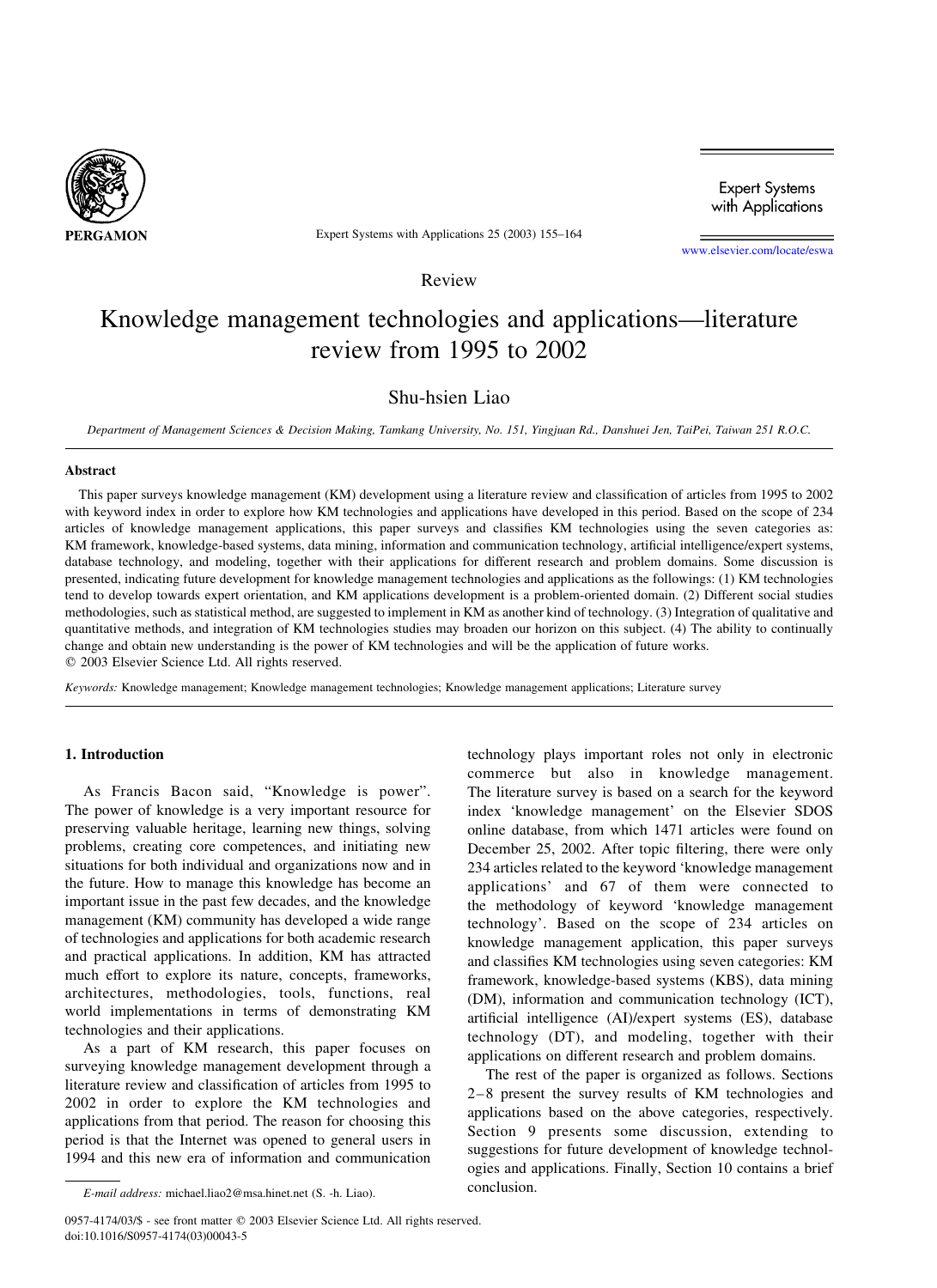## 2. Knowledge management framework and its applications

Knowledge management does not carry its name accidentally because management normally means that 'something' has to be managed [\(Wiig, Hoog, & Spex,](#page-9-0) [1997\)](#page-9-0). Since Polanyi's discussion of the distinction between explicit and tacit knowledge [\(Polanyi, 1966\)](#page-8-0), researchers were developed a set of management definitions, concepts, activities, stages, circulations, and procedures, all directed towards dealing with objects in order to describe the framework of knowledge management as the KM methodology. Different KM working definitions, paradigms, frameworks, concepts, objects, propositions, perspectives, measurements, impacts, have been described for investigating the question of: What is knowledge management? What are its methods and techniques? What is its value? And what are its functions for supporting individual and organizations in managing their knowledge ([Drew, 1999; Heijst, Spek, & Kruizinga, 1997; Hendriks &](#page-8-0) [Vriens, 1999; Johannessen, Olsen, & Olaisen, 1999;](#page-8-0) [Liebowitz, 2001; Liebowitz and Wright, 1999; Nonaka,](#page-8-0) [Umemoto, & Senoo, 1996; Rubenstein-Montano et al.,](#page-8-0) [2001; Wiig, 1997; Wiig et al., 1997; Wilkins, Wegen, &](#page-8-0) [Hoog, 1997; Liao, 2002\)](#page-8-0).

For example, the concept of 'the knowledge-creating company' is a management paradigm for the emerging 'knowledge society', and information technology can help implement this concept [\(Nonaka et al., 1996](#page-8-0)). Some articles have investigated issues concerning the definition and measurement of knowledge assets and intellectual capital ([Liebowitz & Wright, 1999; Wilkins et al., 1997\)](#page-9-0). A conceptual framework presents knowledge management as consisting of a repertoire of methods, techniques, and tools with four activities performed sequentially [\(Wiig et al., 1997](#page-9-0)). These are also combined with another extension of KM working definitions and its historical development ([Wiig, 1997\)](#page-9-0). From the organizational perspective, corporate memories can act as a tool for knowledge management on three types of learning in organizations: individual learning, learning through direct communication, and learning using a knowledge repository [\(Heijst et al., 1997\)](#page-8-0). Another example is innovation theory based on organizational vision and knowledge management, which facilitates development-integration and application of knowledge ([Johannessen et al., 1999](#page-8-0)). For strategy, Drew explores how managers might build knowledge management into the strategy process of their firms with a knowledge perspective and established strategy tools [\(Drew, 1999\)](#page-7-0). Furthermore, a systems thinking framework for KM has been developed, providing suggestions for what a general KM framework should include ([Rubenstein-Montano](#page-8-0) [et al., 2001\)](#page-8-0). Also, the emergence and future of knowledge management, and its link to artificial intelligence been discussed ([Liebowitz, 2001\)](#page-8-0).

Knowledge inertia (KI), means stemming from the use of routine problem solving procedures, stagnant knowledge sources, and following past experience or knowledge. It may enable or inhibit an organization's or an individual's ability on problem solving (Liao, 2002). On the other hand, the organizational impact of KM and its limits on knowledge-based systems are discussed in order to address the issue of how knowledge engineering relates to a perspective of knowledge management ([Hendriks & Vriens, 1999\)](#page-8-0). These methodologies offer technological frameworks with qualitative research methods and explore their content by broadening the research horizon with different perspectives on KM research issues.

Some applications have been implemented using a KM framework such as: knowledge creation, knowledge assets, knowledge inertia, methods and techniques, KM development and history, organizational learning, organizational innovation, organizational impact, intellectual capital, strategy management, systems thinking, and artificial intelligence/expert systems. The methodology of knowledge management framework and its applications are categorized in Table 1.

#### 3. Knowledge-based systems and its applications

There are common questions and objectives of researchers using knowledge-based systems, including: Will knowledge-based systems (KBS) make an organization more knowledgeable? How knowledge is used and produced within the organization? What must be done so that KBS can earn their place as tools for knowledge management? What technology does KBS support? And How to implement KBS in specific problem domain? [\(Cauvin,](#page-7-0)

| Table 1 |                                                     |  |  |  |
|---------|-----------------------------------------------------|--|--|--|
|         | Knowledge management framework and its applications |  |  |  |

| Knowledge management<br>framework/applications | Authors                                         |
|------------------------------------------------|-------------------------------------------------|
| Knowledge creation                             | Nonaka et al. (1996)                            |
| Knowledge assets                               | Wilkins et al. (1997)<br>and Wiig et al. (1997) |
| Methods and techniques                         | Wiig et al. (1997)                              |
| KM development<br>and history                  | Wiig, 1997)                                     |
| Organizational learning                        | Heijst et al. (1997)                            |
| Organizational innovation                      | Johannessen et al. (1999)                       |
| Intellectual capital                           | Liebowitz and Wright (1999)                     |
| Strategy management                            | Drew (1999) and Hendriks<br>and Vriens (1999)   |
| Organizational impact                          | Hendriks and Vriens (1999)                      |
| Systems thinking                               | Rubenstein-Montano et al. (2001)                |
| Artificial intelligence/Expert<br>systems      | Liebowitz (2001)                                |
| Knowledge inertia                              | Liao $(2002)$                                   |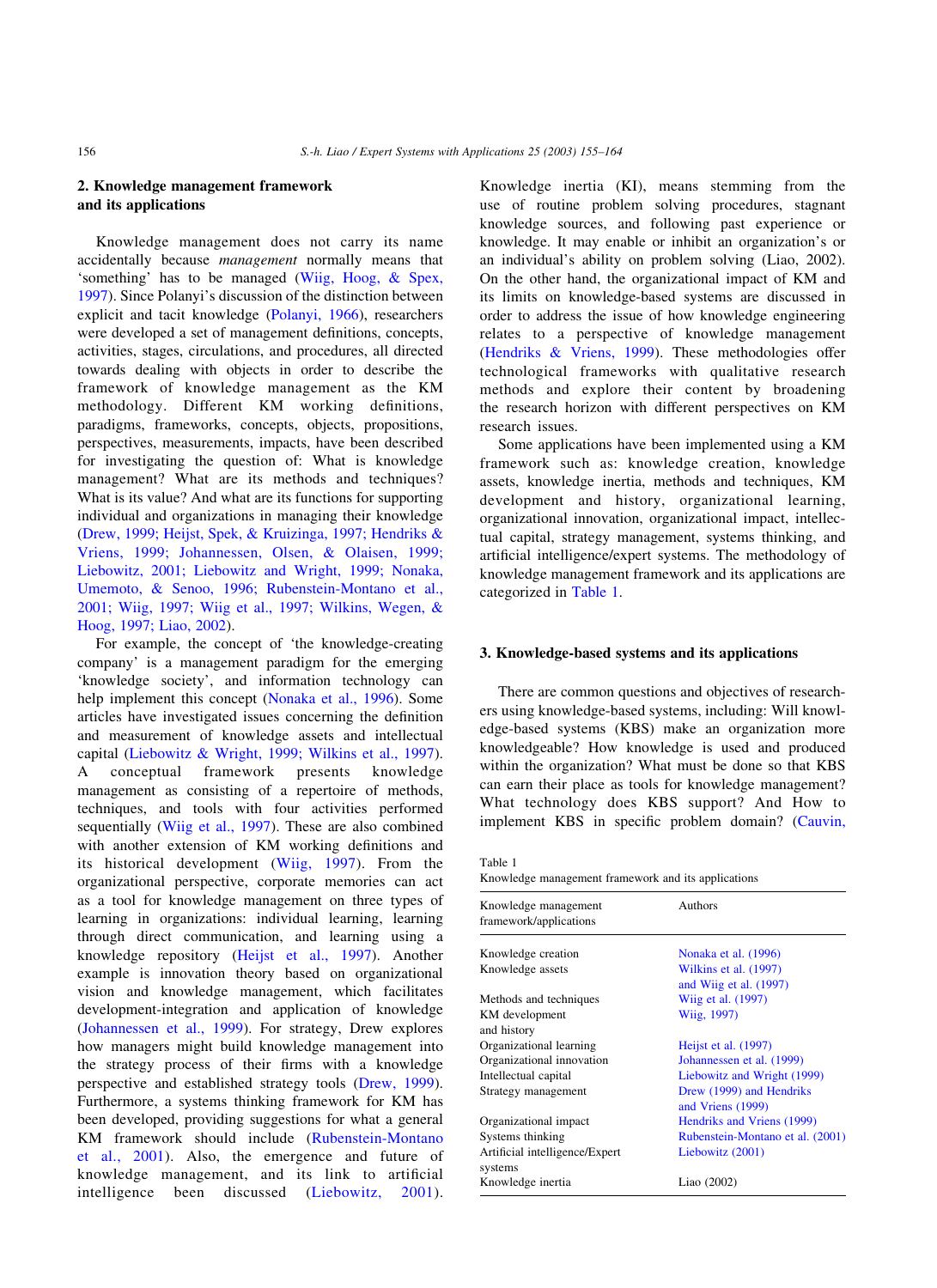[1996; Fleurat-Lessard, 2002; Kang, Lee, Shin, Yu, & Park,](#page-7-0) [1998; Kim, Nute, Rauscher, & Lofits, 2000; Knight & Ma,](#page-7-0) [1997; Liao, 2000, 2001; Lee & Lee, 1999; Martinsons, 1997;](#page-7-0) [McMeekin and Ross, 2002; Stein & Miscikowski, 1999;](#page-7-0) [Tian, Ma, & Liu, 2002; Wielinga, Sandberg, & Schreiber,](#page-7-0) [1997](#page-7-0)). The most common definition of KBS is humancentered. This highlights the fact that KBS have their roots in the field of artificial intelligence (AI) and that they are attempts to understand and initiate human knowledge in computer systems ([Wiig, 1994](#page-9-0)). Four main components of KBS are usually distinguished: a knowledge base, an inference engine, a knowledge engineering tool, and a specific user interface [\(Dhaliwal & Benbasat, 1996\)](#page-7-0). On the other hand, the term KBS includes all those organizational information technology applications that may prove helpful for managing the knowledge assets of an organization, such as Expert systems, rule-based systems, groupware, and database management systems [\(Laudon & Laudon, 2002\)](#page-8-0).

For example, Alexip is a KBS for the supervision of refining and petrochemical processes [\(Cauvin, 1996\)](#page-7-0). In addition, KBS can leverage human resource management (HRM) expertise and promote organizational development, as presented by [Martinsons \(1997\).](#page-8-0) Rule-based reasoning is the basis of KBS, including database updating rules, process control rules, and data deletion rules for logical reference (Knight  $& Ma, 1997$ ). KBS is also an example of knowledge engineering to offer methods and techniques for KM ([Wielinga et al., 1997](#page-9-0)). A yield management system is one, which uses inductive decision trees, and neural networks algorithm to manage yields over major manufacturing processes [\(Kang et al., 1998](#page-8-0)). FAILSAFE is a KBS for supporting product quality with production rule language and team based learning methods (Stein  $\&$ [Miscikowski, 1999\)](#page-9-0). Case-based reasoning is another kind of KBS method for developing conceptual design and military decision support systems [\(Lee & Lee, 1999; Liao,](#page-8-0) [2000\)](#page-8-0). AppBuilder, is an application development environment for developing decision support systems in Prolog language [\(Kim et al., 2000](#page-8-0)). Knowledge-based architecture integration with Intranet technology also provides a methodology for KBS ([Liao, 2001](#page-8-0)). Expert systems develop the capacity to mimic the reasoning logic of human experts for stored-grain management ([Fleurat-Lessard, 2002\)](#page-7-0). HACCP is a KBS for change management in predictive microbiology with hazard analysis and critical control point method ([McMeekin &](#page-8-0) [Ross, 2002\)](#page-8-0). A KBS integrating of mathematical models and knowledge rules has also been implemented for RandD project selection [\(Tian et al., 2002](#page-9-0)).

Some of these applications which are implemented by knowledge-based systems include the following: knowledge representation, the petroleum industry, human resource management, databases, knowledge engineering, manufacturing, quality management, design, the military, agriculture, risk assessment, microbiology, and project

#### Table 2

Knowledge-based systems and its applications

| Knowledge-based<br>systems/applications | Authors                                 |  |  |
|-----------------------------------------|-----------------------------------------|--|--|
| Knowledge representation                | Cauvin $(1996)$ and Kim et al. $(2000)$ |  |  |
| Petroleum industry                      | Cauvin (1996)                           |  |  |
| Human resource                          | Martinsons (1997)                       |  |  |
| management                              |                                         |  |  |
| Database                                | Knight and Ma (1997)                    |  |  |
| Knowledge engineering                   | Wielinga et al. (1997)                  |  |  |
| Manufacturing                           | Kang et al. (1998)                      |  |  |
| Quality management                      | Stein and Miscikowski (1999)            |  |  |
| Design                                  | Lee and Lee $(1999)$                    |  |  |
| Military                                | Liao (2000, 2001)                       |  |  |
| Agriculture                             | Kim et al. $(2000)$ and                 |  |  |
|                                         | Fleurat-Lessard (2002)                  |  |  |
| Risk assessment                         | McMeekin and Ross (2002)                |  |  |
| Microbiology                            | McMeekin and Ross (2002)                |  |  |
| Project management                      | Tian et al. (2002)                      |  |  |

management. The technology of knowledge-based systems and its applications are categorized in Table 2.

#### 4. Data mining and its applications

Data mining (DM) is an interdisciplinary field that combines artificial intelligence, computer science, machine learning, database management, data visualization, mathematic algorithms, and statistics. Given the enormous size of databases, DM is a technology for knowledge discovery in databases (KDD). This technology provides different methodologies for decision-making, problem solving, analysis, planning, diagnosis, detection, integration, prevention, learning, and innovation [\(Abidi,](#page-7-0) [2001; Anand, Bell, & Hughes, 1996; Anand, Patrick,](#page-7-0) [Hughes, & Bell, 1998; Cannataro, Talia, & Trunfio, 2002;](#page-7-0) [Chen & Zhu, 1998; Chiu, 2003; Chua, Chiang, & Lim,](#page-7-0) [2002; Dhar, 1998; Delesie & Croes, 2000; Feelders,](#page-7-0) [Daniels, & Holsheimer, 2000; Ha, Bae, & Park, 2002; Hui](#page-7-0) [& Jha, 2000; Jiang, Berry, Donato, Ostrouchov, & Grady,](#page-7-0) [1999; Lavington, Dewhurst, Wilkins, & Freitas, 1999; Lin](#page-7-0) [& McClean, 2001; McSherry, 1997; Nemati, Steiger, Iyer,](#page-7-0) [& Herschel, 2002; Park, Piramuthu, & Shaw, 2001; Sforna,](#page-7-0) [2000; Shaw, Subramaniam, Tan, & Welge, 2001\)](#page-7-0).

For example, EDA is a general framework for data mining based on evidence theory. It provides a method for representing knowledge, which allows prior knowledge from the user or knowledge discovered by another discovery process to be incorporated into the knowledge discovery process [\(Anand et al., 1996](#page-7-0)). An algorithm used to improve knowledge discovery efficiency, which includes focusing on a restricted class of exact rules, or limiting the number of conditions in the discovered rules ([McSherry, 1997\)](#page-8-0). A DM methodology for cross-sales uses characteristic rule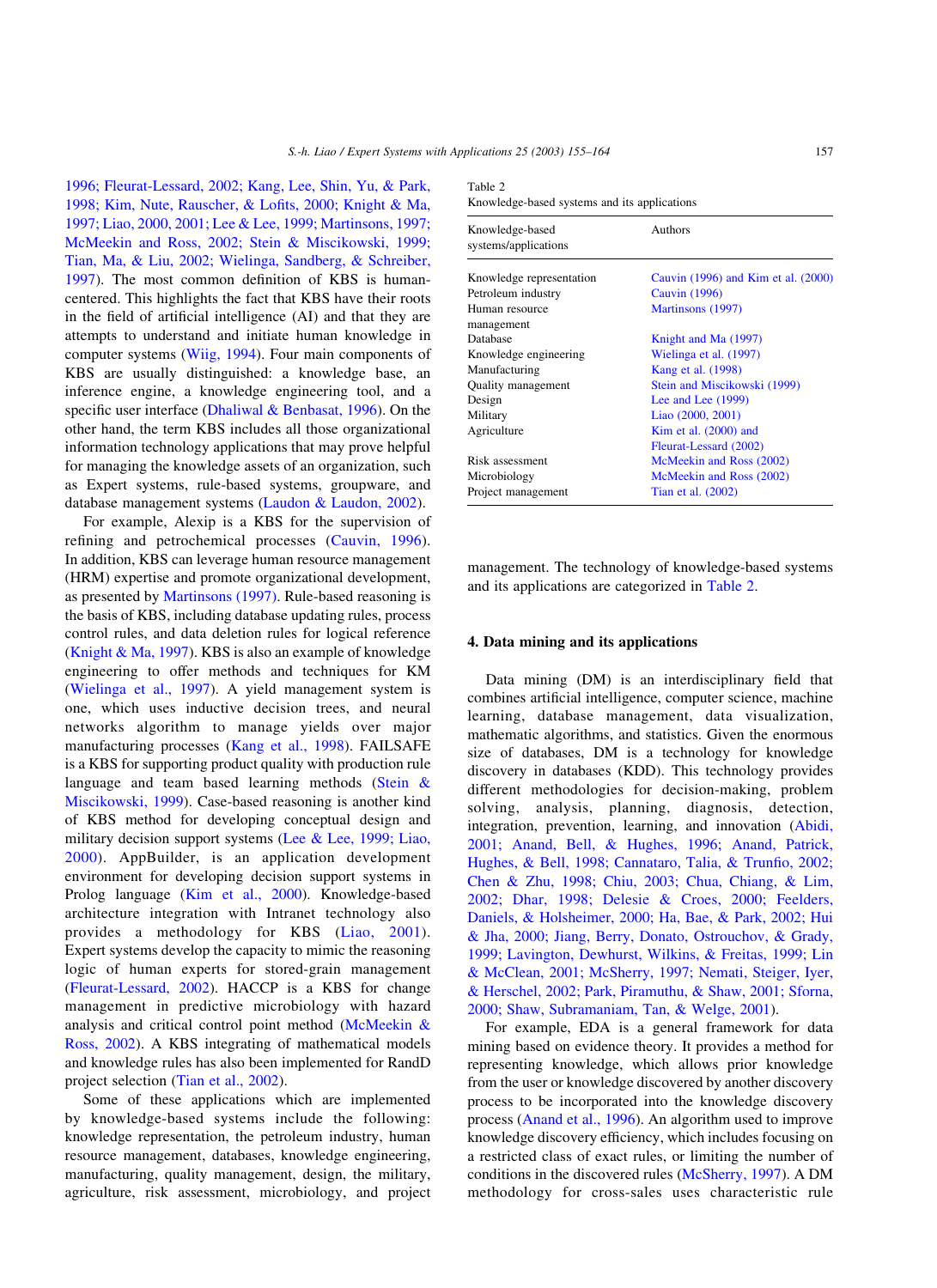discovery and deviation detection [\(Anand et al., 1998\)](#page-7-0). A DM in finance uses counterfactuals to generate knowledge from organization information systems, thus promoting human dialog and exploration, which does not occur in routine organizational activity [\(Dhar, 1998\)](#page-7-0). An approach to deal with query formulation problem is proposed by describing a conceptual model for user-guided knowledge discovery in a database [\(Chen & Zhu, 1998\)](#page-7-0). For large database management systems, a KDD classification metrics is drawn from paradigms such as Bayesian classifiers, rule-induction, decision tree algorithms, and genetic programming for interfacing knowledge discovery algorithms [\(Lavington et al., 1999\)](#page-8-0). In addition, another article focuses on the issue of data quality ([Feelders et al., 2000](#page-7-0)). One DM technique, called latent semantic indexing (LSI), is used to construct a correlated distribution matrix (CDM) for mining consumer product data [\(Jiang et al., 1999\)](#page-8-0). An integration method combines knowledge discovery with operations research to evaluate the performance of cardiovascular surgery, and in another example combines artificial intelligence with fuzzy logic for a power company customer database [\(Delesie &](#page-7-0) [Croes, 2000; Sforna, 2000](#page-7-0)).

On the other hand, decision support is the objective for applying DM to extract knowledge from a database for certain management issues, such as customer service support, corporate failure prediction, marketing, and grid services ([Abidi, 2001; Cannataro et al., 2002; Ha et al.,](#page-8-0) [2002; Hui & Jha, 2000; Lin & McClean, 2001; Shaw et al.,](#page-8-0) [2001\)](#page-8-0). KREFS, is a knowledge refinement system to refine knowledge by intelligently self-guiding the generation of new training examples [\(Park et al., 2001\)](#page-8-0). An intelligent middleware system integrates data management and data analysis tools to improve traditional data analysis in order to facilitate linear correlation between attributes and attribute groups [\(Chua et al., 2002](#page-7-0)). Also, knowledge warehousing, an important DM technology, is developed as an architecture to integrate the functions of knowledge management, decision support, artificial intelligence and data warehousing [\(Nemati et al., 2002\)](#page-8-0). A web-based data mining method provides a systematic procedure for analyzing information systems and building mapping rules, supplementing them with a rich layer of links and other tools for navigation, structuring, and annotation ([Chiu, 2003\)](#page-7-0).

Some of the applications that are implemented by data mining include the following: general framework, asymptotic complexity, cross-sales, deviation detection, finance, organizational learning, user-guided query construction, interface, consumer behaviors/service, semantic indexing, data quality, health care management, knowledge refinement, prediction of failure, marketing, software integration, knowledge warehouse, grid services, and hypermedia. The technology of data mining and its applications are categorized in Table 3.

| ,,,,<br>×<br>٧ |  |
|----------------|--|
|----------------|--|

Data mining and its applications

| Data mining/applications       | Authors                             |
|--------------------------------|-------------------------------------|
| General framework              | Anand et al. (1996)                 |
| Asymptotic complexity          | McSherry (1997)                     |
| Cross-sales                    | Anand et al. (1998)                 |
| Deviation detection            | Anand et al. (1998)                 |
| Finance                        | Dhar (1998)                         |
| Organizational learning        | Dhar (1998)                         |
| User-guided query construction | Chen and Zhu (1998)                 |
| Interface                      | Lavington et al. (1999)             |
| Consumer behaviors/service     | Jiang et al. (1999), Sforna (2000), |
|                                | Hui and Jha (2000), Shaw et al.     |
|                                | $(2001)$ and Ha et al. $(2002)$     |
| Semantic indexing              | Jiang et al. (1999)                 |
| Data quality                   | Feelders et al. (2000)              |
| Health care management         | Delesie and Croes (2000) and        |
|                                | Abidi (2001)                        |
| Knowledge refinement           | Park et al. (2001)                  |
| Prediction of failure          | Lin and McClean (2001)              |
| Marketing                      | Shaw et al. (2001) and              |
|                                | Ha et al. (2002)                    |
| Software integration           | Chua et al. (2002)                  |
| Knowledge warehouse            | Nemati et al. (2002)                |
| Grid services                  | Cannataro et al. (2002)             |
| Hypermedia                     | Chiu (2003)                         |
|                                |                                     |

# 5. Information and communication technology and its applications

In today's information economy, rapid access to knowledge is critical to the success of many organizations. An information and communication technology (ICT) infrastructure provides a broad platform for exchanging data, coordinating activities, sharing information, emerging private and public sectors, and supporting globalization commerce, all based on powerful computing and network technology. Information computing offers powerful information processing abilities, and the network provides standards and connectivity for digital integration. Internet is a kind of ICT that combines with some other network technologies and services, such as Intranet, Extranet, virtual private network (VPN), and wireless web, to construct a digital environment to consistently create new knowledge, quickly disseminate it, and embody it in organizations. Some knowledge management software tools of ICT are discussed in terms of their origins and applications ([Tyndale, 2002](#page-9-0)).

As the concept of 'sharing knowledge is power' ([Liebowitz, 2001](#page-8-0)), ICT enables knowledge management activities for collaborative decision support, information sharing, organizational learning, and organizational memory [\(Caraynnnis, 1999; Chen et al., 2002; Harun, 2002;](#page-8-0) [Hicks, Culley, Allen, & Mullineux, 2002; McCown, 2002;](#page-8-0) [Ramesh & Tiwana, 1999; Robey, Boudreau, & Rose, 2000;](#page-8-0) [Yoo & Kim, 2002](#page-8-0)). In addition, intelligent software integrates information system across multi-tier enterprises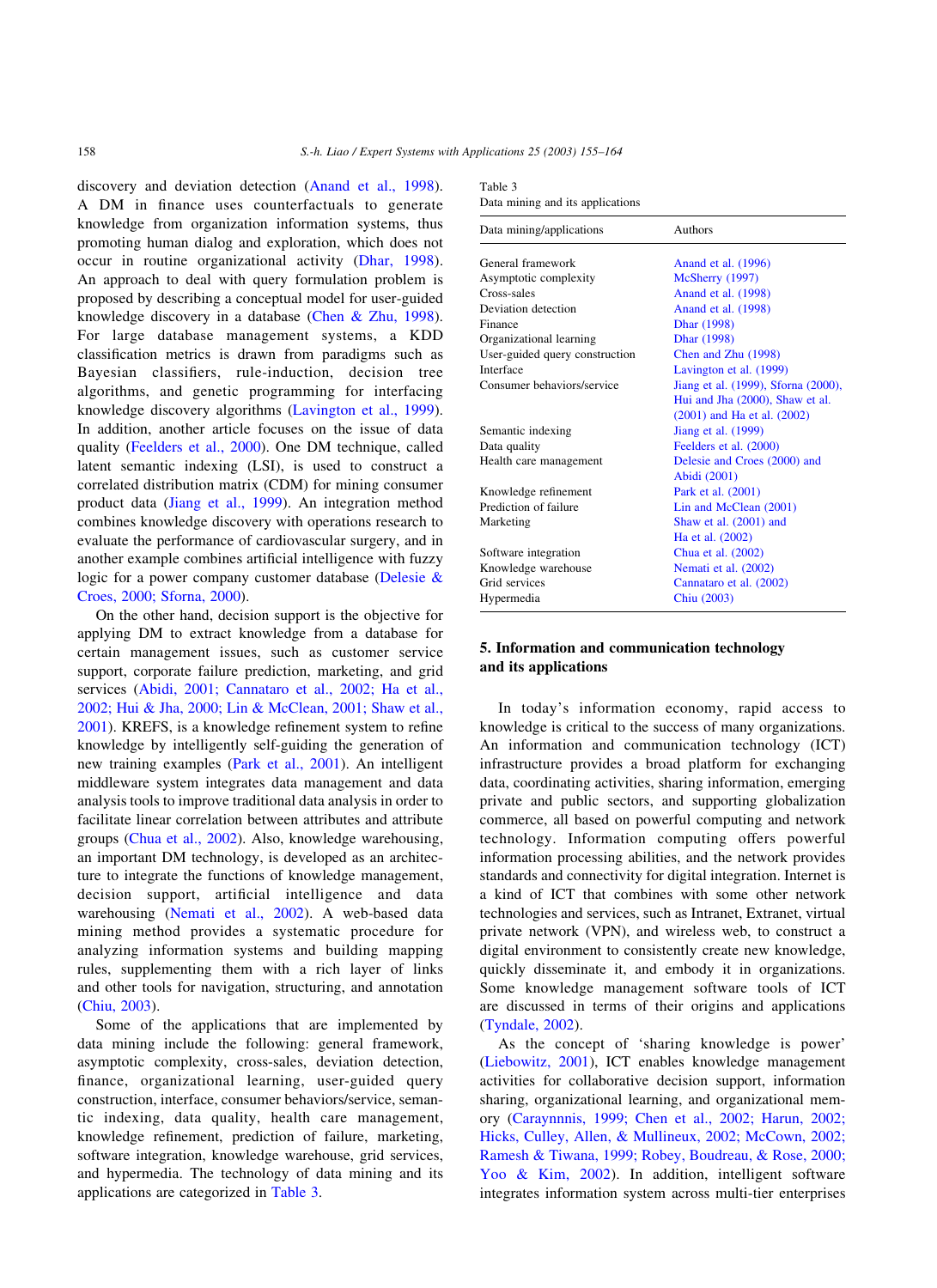in the US auto industry in order to increase organizational flexibility [\(Olin, Greis, & Kasarda, 1999\)](#page-8-0), and there is knowledge transfer of different kinds of knowledge in northeast Italy ([Bolisani & Scarso, 1999\)](#page-7-0). On the other hand, ontology is the knowledge integration of different representations of the same piece of knowledge at different levels of formalization. The experts who participate in the ontology process are allowed to use their own terminology, facilitating knowledge integrations with cooperative tools ([Fernandez-Breis & Martinez-Bejar, 2000](#page-7-0)).

Some applications are implemented by information and communication technology such as: decision support, new product development, organizational learning, organizational memory, supply chain, knowledge transfer, knowledge integration, ontology, engineering design, knowledge management tools, information sharing, e-learning, simulation, agriculture, and virtual enterprises. The technology of information and communications together with its applications are categorized in Table 4.

#### 6. Expert systems and its applications

Expert systems, an artificial intelligence method for capturing knowledge, are knowledge-intensive computer programs that capture the human expertise in limited domains of knowledge [\(Laudon & Laudon, 2002\)](#page-8-0). For this, human knowledge must be modeled or presented in a way

Table 4 Information and communication technology and its applications

| Information and communication<br>technology/applications | <b>Authors</b>                                                            |
|----------------------------------------------------------|---------------------------------------------------------------------------|
| Decision support                                         | Hicks et al. (2002) and Ramesh<br>and Tiwana (1999)                       |
| New product development                                  | Ramesh and Tiwana (1999)                                                  |
| Organizational learning                                  | Ramesh and Tiwana (1999),<br>Caraynnnis (1999)<br>and Robey et al. (2000) |
| Organizational memory                                    | Ramesh and Tiwana (1999)<br>and Robey et al. (2000)                       |
| Supply chain                                             | Olin et al. (1999)                                                        |
| Knowledge transfer                                       | Bolisani and Scarso (1999)                                                |
| Knowledge integration                                    | Fernandez-Breis and<br>Martinez-Bejar (2000)                              |
| Ontology                                                 | Fernandez-Breis and<br>Martinez-Bejar (2000)                              |
| Engineering design                                       | Hicks et al. $(2002)$                                                     |
| Knowledge management tools                               | Tyndale $(2002)$                                                          |
| Information sharing                                      | Chen et al. (2002) and Yoo<br>and Kim $(2002)$                            |
| Law enforcement                                          | Chen et al. (2002)                                                        |
| E-learning                                               | Harun (2002)                                                              |
| Simulation                                               | McCown (2002)                                                             |
| Agriculture                                              | McCown (2002)                                                             |
| Virtual enterprise                                       | Yoo and Kim $(2002)$                                                      |

that a computer can process. Usually, expert systems capture the human knowledge in the form of a set of rules. The set of rules in the expert systems adds to the organizational memory, or stored learning of the organization. An expert system can assist decision making by asking relevant questions and explaining the reasons for adopting certain actions. Expert systems of representing knowledge include knowledge base, rule-based systems, knowledge frames, expert system shell, inference engine, and case-based reasoning ([Cunningham and Bonzano, 1999;](#page-7-0) [Doyle, Ang, Martin, & Noe, 1996; Weber, Aha, &](#page-7-0) [Becerra-Fernandez, 2001\)](#page-7-0). Sometimes, expert systems are integrated with other AI methods, such as neural networks, fuzzy logic, genetic algorithms, and intelligent agent, using their functions of automated reasoning and machine learning [\(AI-Tabtabai, 1998; Hooper, Galvin, Kilmer, &](#page-8-0) [Liebowitz, 1998; Liang & Gao, 1999; Mohan & Arumugam,](#page-8-0) [1997; Tu & Hsiang, 2000\)](#page-8-0).

On the other hand, object-oriented (OO) programming technology provides an approach to expert systems that combines knowledge and procedures into a single object. Traditional expert systems methods have treated knowledge and procedures as independent components. However, objects belonging to a certain class have the knowledge of that class, and classes of objects in turn can represent knowledge and embed knowledge with OO programming architecture. This leads expert system developments toward to fourth generation language and visual programming methods in order to provide a user-friendly structure and environment [\(Chau, Chuntian, & Li,](#page-7-0) [2002; Doyle et al., 1996; Nault & Storey, 1998; Shaalan,](#page-7-0) [Rafea, & Rafea, 1998](#page-7-0)).

Some of the applications implemented by expert systems including the following: visualization, applets, education, agriculture, knowledge representation, semantic networks, human resource management, project management, ecosystem, knowledge engineering, information retrieval, personalization, lessons learned systems, and water resources. The technology of expert systems and its applications are categorized in [Table 5](#page-5-0).

#### 7. Database technology and its applications

A database is a collection of data organized to efficiently serve many applications by centralizing the data and minimizing redundant data [\(McFadden, Hoffer, & Prescott,](#page-8-0) [2000](#page-8-0)). A database management system (DBMS) is the software that permits an organization to centralize data, manage them efficiently, and provide access to the stored data by application programs ([Laudon & Laudon, 2002\)](#page-8-0). However, some large databases make knowledge discovery computationally expensive because some domains or background knowledge, hidden in the database may guide and restrict the search for important knowledge. Therefore, modern database technologies need to process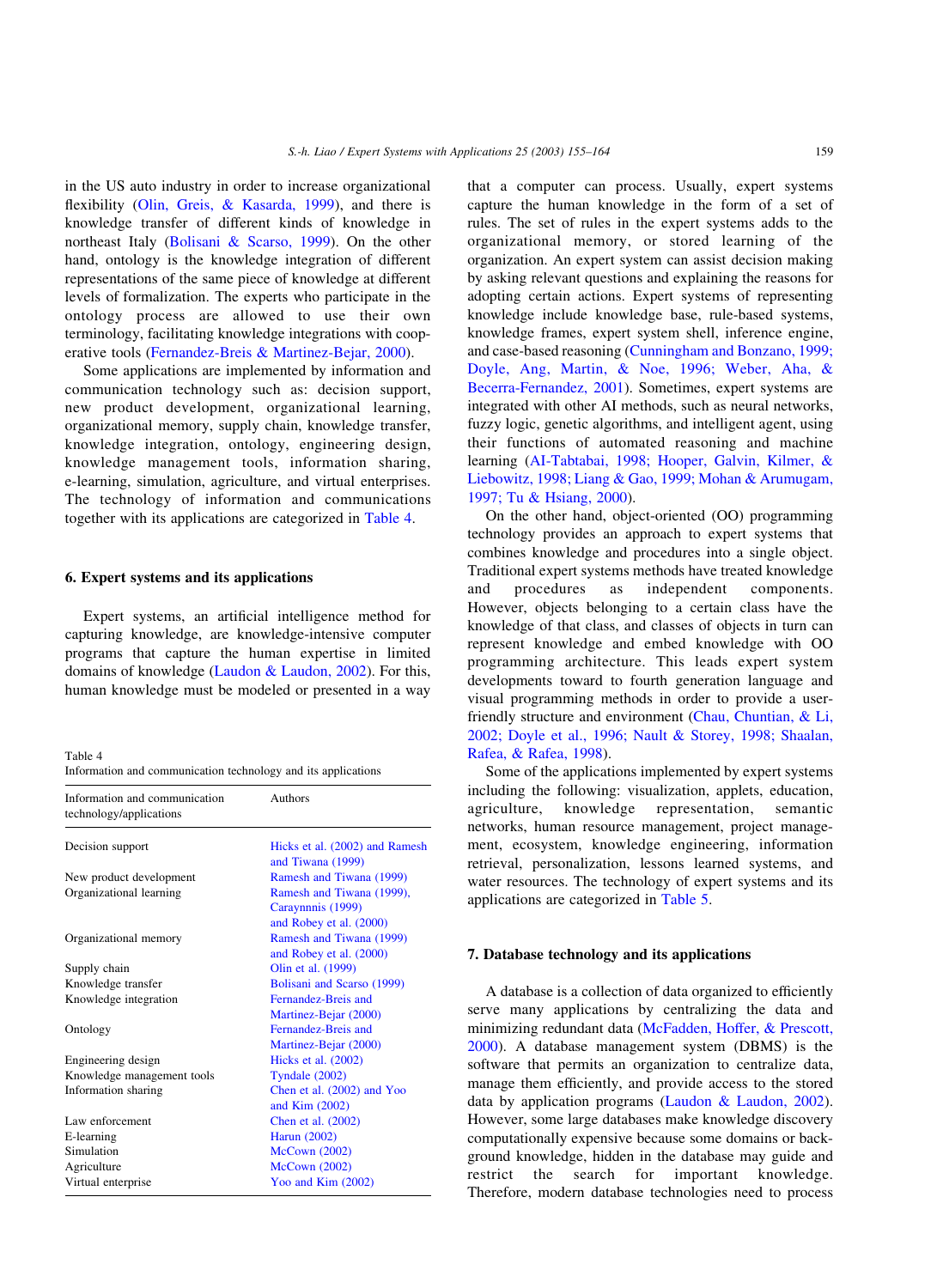#### <span id="page-5-0"></span>160 S.-h. Liao / Expert Systems with Applications 25 (2003) 155–164

| Table 5                             |  |  |
|-------------------------------------|--|--|
| Expert systems and its applications |  |  |

| Expert systems/applications | Authors                                                |  |
|-----------------------------|--------------------------------------------------------|--|
| Visualization               | Mohan and Arumugam (1997)<br>and Chau et al. (2002)    |  |
| Applets                     | Doyle et al. (1996)                                    |  |
| Education                   | Doyle et al. (1996)                                    |  |
| Agriculture                 | Mohan and Arumugam (1997)<br>and Shaalan et al. (1998) |  |
| Knowledge representation    | Nault and Storey (1998)                                |  |
| Semantic networks           | Nault and Storey (1998)                                |  |
| Human resource management   | Hooper et al. (1998)                                   |  |
| Project management          | AI-Tabtabai (1998)                                     |  |
| Ecosystem                   | Liang and Gao (1999)                                   |  |
| Knowledge engineering       | Cunningham and Bonzano (1999)                          |  |
| Information retrieval       | Tu and Hsiang $(2000)$                                 |  |
| Personalization             | Tu and Hsiang (2000)                                   |  |
| Lessons learned systems     | Weber et al. $(2001)$                                  |  |
| Water resources             | Chau et al. (2002)                                     |  |

large volumes, multiple hierarchies, and different data formats to discover in-depth knowledge from large databases. For example, multi-dimensional data analysis, on-line analytical processing, data warehouses, web and hypermedia databases ([Huang, Shi, & Mark, 2000; Koschel](#page-8-0) [& Lockemann, 1998; Shafer & Agrawal, 2000; Sokolov &](#page-8-0) [Wulff, 1999; Wilkins & Barrett, 2000](#page-8-0)).

On the other hand, hierarchical model learning approach for refining/managing concept clusters discovered from databases is been proposed. Its approach can be cooperatively used with other sub-systems of Decomposition Based Induction for knowledge refinement ([Zhong and Ohsuga,](#page-9-0) [1996a,b\)](#page-9-0). One example is domain knowledge used to guide to test the validity of the discovered knowledge (Owrang  $\&$ [Grupe, 1996](#page-8-0)). Recently, database and architecture design are other methodologies for implementing ontology creation heuristics and intelligent agents into database conceptual modeling and knowledge repository domains ([Allsopp,](#page-9-0) [Harrison, & Sheppard, 2002; Sugumaran & Storey, 2002\)](#page-9-0).

Some of the applications implemented by database technology including the following: hierarchical modeling, knowledge refinement, machine learning, error analysis, knowledge representation, knowledge discovery, ontology, database design, knowledge reuse, knowledge repository, geosciences, and web applications. These database technologies and their applications are categorized in Table 6.

#### 8. Modeling and its applications

Quantitative methods for exploring the issues of knowledge discovery, knowledge classification, knowledge acquisition, learning, pattern recognition, artificial intelligence algorithms, and decision support are the modeling technology of knowledge management. Some methodologies are presented as examples of fuzzy logic, including: process

| Fable |  |
|-------|--|
|-------|--|

Database technology and its applications

| Database technology/applications | Authors                            |
|----------------------------------|------------------------------------|
| Hierarchical modeling            | Zhong and Ohsuga (1996a)           |
| Knowledge refinement             | Zhong and Ohsuga (1996a)           |
| Machine learning                 | Zhong and Ohsuga (1996a)           |
| Error analysis                   | Zhong and Ohsuga (1996b)           |
| Knowledge representation         | Zhong and Ohsuga (1996b)           |
|                                  | and Owrang and Grupe (1996)        |
| Knowledge discovery              | Zhong and Ohsuga (1996a,b)         |
|                                  | and Owrang and Grupe (1996)        |
| Ontology                         | Sugumaran and Storey (2002)        |
| Database design                  | Koschel and Lockemann (1998),      |
|                                  | Huang et al. (2000), Sugumaran     |
|                                  | and Storey (2002)                  |
| Knowledge reuse                  | Allsopp et al. (2002)              |
| Knowledge repository             | Allsopp et al. (2002)              |
| Geosciences                      | Sokolov and Wulff (1999)           |
| Web applications                 | Sokolov and Wulff (1999), Huang    |
|                                  | et al. (2000), Wilkins and Barrett |
|                                  | (2000), and Shafer and Agrawal     |
|                                  | (2000)                             |
|                                  |                                    |

modeling, cognitive modeling, pattern language, system dynamic, decision trees, knowledge value modeling, genetic algorithms/programming, intangible assets modeling, and mathematical modeling ([Dekker & Hoog, 2000; Hinton,](#page-8-0) [2002; Kitts, Edvinsson, & Beding, 2001; Maddouri,](#page-8-0) [Elloumi, & Jaoua, 1998; Muller & Wiederhold, 2002;](#page-8-0) [Wirtz, 2001; Wong, 2001\)](#page-8-0).

Modeling technology becomes an interdisciplinary methodology of KM in order to build formal relationships with logical model design in different knowledge/problem domains. For example, the value of knowledge, intellectual capital, and intangible assets, are difficult to measure on profit-loss sheets and accounting systems of most businesses. Exploring problems that would remain hidden in ordinary profit and loss balance sheets could yield valuable information that could then be used to construct strategic decisions as to expenditure or income in different organizational areas, new investments, and business assets measurement. Furthermore, modeling technology can provide quantitative methods to analyze subjective data to represent or acquire human knowledge with inductive logic programming or algorithms so that artificial intelligence, cognitive science and other research fields could have broader platforms to implement technologies for KM development.

Some applications are implemented by modeling, such as: knowledge discovery, knowledge classification, learning, business value, pattern languages, knowledge acquisition, cognitive modeling, value of knowledge, process re-engineering, intellectual capital, intangible assets, and knowledge transforming. The technology of modeling and its applications are categorized in [Table 7.](#page-6-0)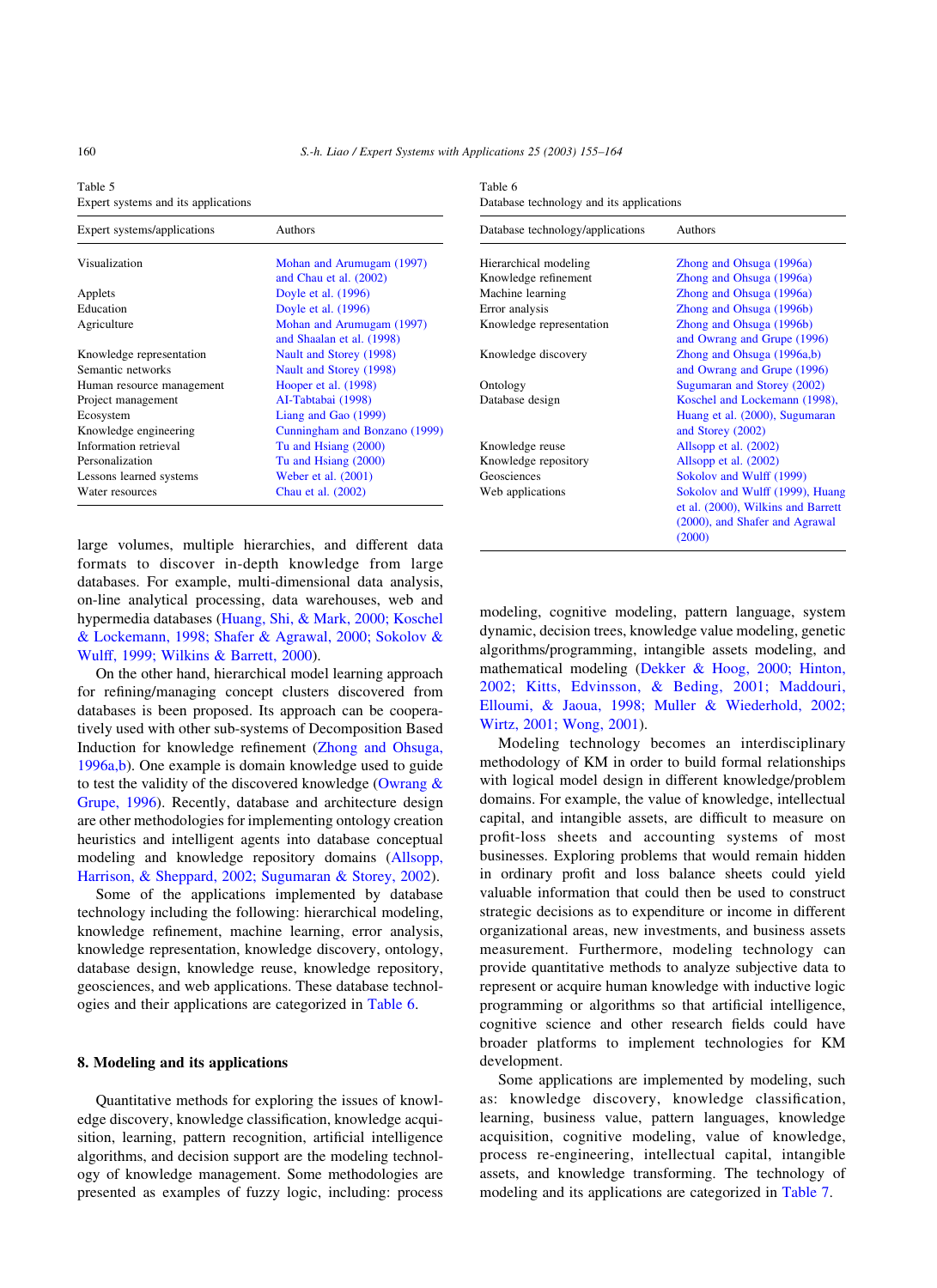<span id="page-6-0"></span>Table 7 Modeling and its applications

| Modeling/applications    | Authors                                |
|--------------------------|----------------------------------------|
| Knowledge discovery      | Maddouri et al. (1998) and Wong (2001) |
| Knowledge classification | Maddouri et al. (1998)                 |
| Learning                 | Maddouri et al. (1998) and Muller and  |
|                          | Wiederhold (2002)                      |
| Business value           | Hinton $(2002)$                        |
| Pattern languages        | Hinton $(2002)$                        |
| Knowledge acquisition    | Muller and Wiederhold (2002)           |
| Cognitive modeling       | Muller and Wiederhold (2002)           |
| Value of knowledge       | Dekker and Hoog (2000)                 |
| Process re-engineering   | Dekker and Hoog (2000)                 |
| Intellectual capital     | Kitts et al. $(2001)$                  |
| Intangible assets        | Kitts et al. (2001)                    |
| Knowledge transforming   | <b>Wirtz</b> (2001)                    |

#### 9. Discussions and suggestions

#### 9.1. Discussions

Knowledge management technologies and applications are broad category of research issues on KM. Some specific methodologies and methods are presented as examples in terms of exploring the suggestions and solutions to specific KM problem domains. Therefore, technologies and applications of KM are attracting much attention and efforts, both academic and practical. From this literature review, we can see that KM technologies and applications developments are diversified due to their authors' backgrounds, expertise, and problem domains. This is why a few authors can appear in the literature of different technologies and applications.

On the other hand, some technologies have common concepts, and types of methodology. For example, database technology and data mining, or knowledge-based systems versus artificial intelligence/expert systems. However, a few authors work in different technologies and applications. This indicates that the trend of development on technology is also diversified due to author's research interests and abilities in the methodology and problem domain. This may directs development of KM technologies toward expertise orientation.

Furthermore, some applications have a high degree of overlap in different technologies. For example, knowledge discovery, knowledge sharing, knowledge representation, knowledge engineering, knowledge refinement, and knowledge acquisition, are all topics of different technologies, which implement KM in a common problem domain. This indicates that those applications are the major trend of KM development and many technologies are focused on these problems. This may direct development of KM applications toward problem domain orientation.

In this paper, most of the articles discussed were from computer science and social sciences journals on the Elsevier SDOS online database. A few articles were from journals of agricultural and biological sciences, clinical medicine, environment sciences and technology, and mathematics. We do not conclude that KM technologies and applications are not developed in other science fields. However, we would like to see more KM technologies and applications of different research fields published to readers in order to broaden our horizon of academic and practice works on KM.

#### 9.2. Limitations

Firstly, a literature review for the broad category of KM technologies and applications is a difficulty task due to the extensive background knowledge needed for studying, classifying, and comparing these articles. Although limited in background knowledge, this paper makes a brief literature review on KM from 1995 to 2002 in order to explore how KM technologies and applications have developed in this period. Indeed, the categorization of technologies and their applications is based on the keyword index on this research. Therefore, the first limit of this article is the author's limited knowledge in presenting an overall picture of this subject.

Secondly, some other academic journals listed in the science citation index (S.C.I) and the social science citation index (S.S.C.I), as well as other practical reports are not included in this survey. These would have provided more complete information to explore the development of KM technologies and applications.

Thirdly, non-English publications are not considered in this survey to determine the effects of different cultures on the development of KM technologies and applications. We believe that KM technologies and applications in addition to those discussed in this article have been publishing and developed in other areas.

### 9.3. Suggestions

(1) Other social science methodologies. In this article, the definition of KM technology is not complete because other methodologies, such as statistical method, were not included in the survey. However, qualitative questionnaires and statistical methods are another research technology to solve problems in social studies. Some KM issues, for example, the success of knowledge sharing in organizations, are not only technological but also related to behavior factors [\(Calantone, Cavusgil, &](#page-8-0) [Zhao, 2002; Hertzum, 2002; Kidwell, Mossholder, &](#page-8-0) [Bennett, 1997; Lang, Dickinson, & Buchal, 2002;](#page-8-0) [Walsham, 2002](#page-8-0)). For example, expert interviews, critical success factors method (CSFs), and questionnaires are used to implement statistical methods for exploring specific human problem. Therefore, other social sciences methodologies may include KM technology category in future works.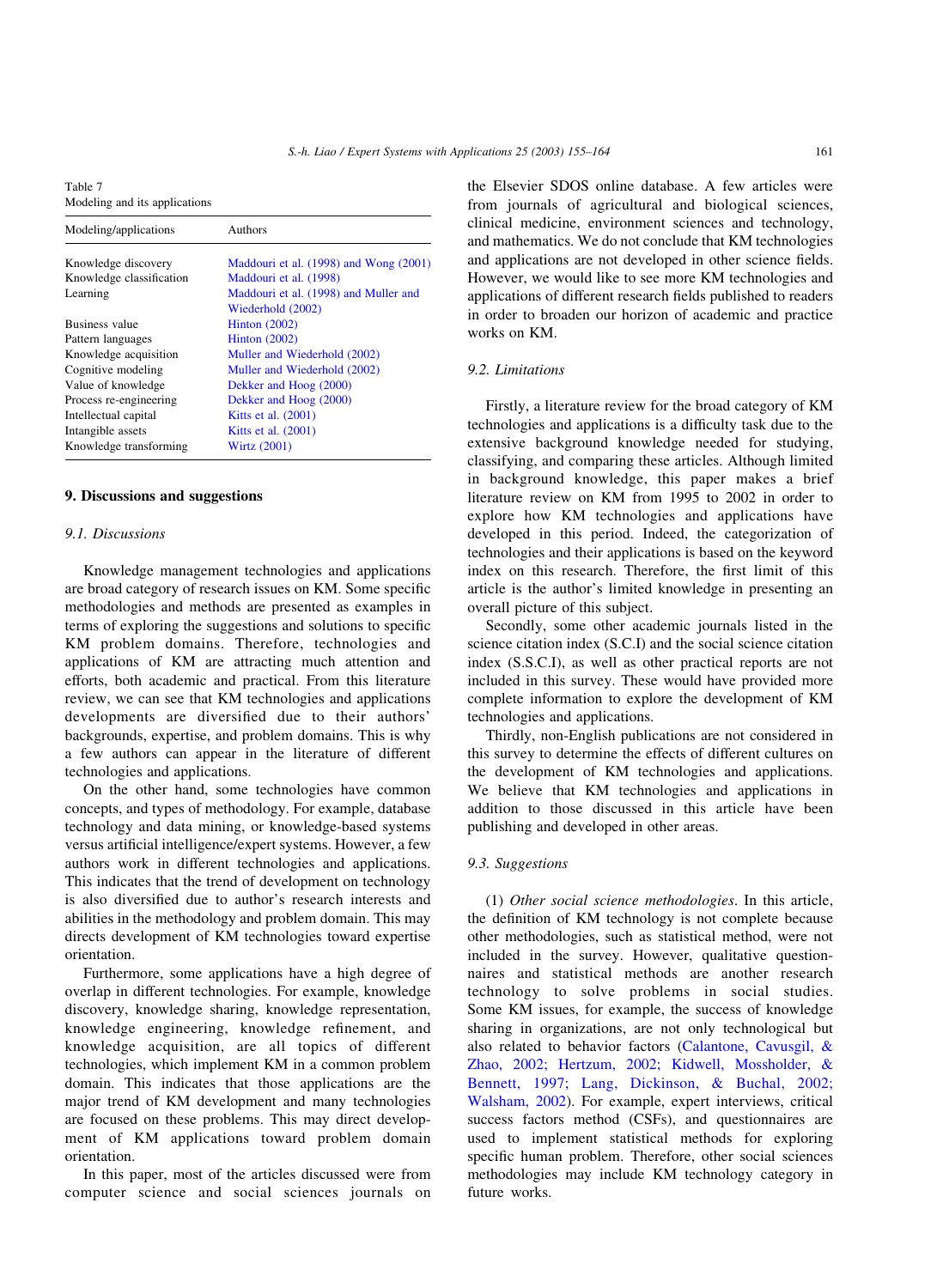<span id="page-7-0"></span>(2) Integration of qualitative and quantitative method. The qualitative and quantitative methods are different in both methodology and problem domain. Some articles present their variables, modeling, and system design without expert advice or considering human behavior from real world situations. These belong to laboratory research and it is difficult to implement KM technology into individual and organizations. On the other hand, some articles have presented their brilliant KM concepts without a scientific or systematic approach, which leads KM methodology to remain at the stage of discussion. Therefore, integration of qualitative and quantitative methods may be an important direction for future work on KM technologies and applications.

(3) Integration of technologies. KM is an interdisciplinary research issue. Thus, future KM developments need integration with different technologies, and this integration of technologies and cross-interdisciplinary research may offer more methodologies to investigate KM problems.

(4) Change, is a source of development. The change due to social and technical reasons may either enable or inhibit KM technologies and application development. This means that inertia, stemming from the use of routine problem solving procedures, stagnant knowledge sources, and following past experience or knowledge may impede changes in terms of learning and innovation for individuals and organizations. Therefore, to continue creating, sharing, learning, and storing knowledge may also become the source of KM development.

#### 10. Conclusions

This paper is based on a literature review on Knowledge Management technologies and applications from 1995 to 2002 using a keyword index search. We conclude that KM technologies tend to develop towards expert orientation, and KM applications development is a problem-oriented domain. Different social studies methodologies, such as statistical method, are suggested to implement in KM as another kind of technology. Integration of qualitative and quantitative methods, and integration of KM technologies studies may broaden our horizon on this subject. Finally, the ability to continually change and obtain new understanding is the power of KM technologies and will be the application of future works.

#### References

- Abidi, S. S. R. (2001). Knowledge management in healthcare: towards knowledge-driven decision-support services. International Journal of Medical Informatics, 63, 5–18.
- Allsopp, D. J., Harrison, A., & Sheppard, C. (2002). A database architecture for reusable CommonKADS agent specification components. Knowledge-based Systems, 15, 275–283.
- AI-Tabtabai, H. (1998). A framework for developing an expert analysis and forecasting system for construction projects. Expert Systems With Applications, 14, 259–273.
- Anand, S. S., Bell, D. A., & Hughes, J. G. (1996). EDM: a general framework for data mining based on evidence theory. Data and Knowledge Engineering, 18, 189–223.
- Anand, S. S., Patrick, A. R., Hughes, J. G., & Bell, D. A. (1998). A data mining methodology for cross-sales. Knowledge-based Systems, 10, 449–461.
- Bolisani, E., & Scarso, E. (1999). Information technology management: a knowledge-based perspective. Technovation, 19, 209–217.
- Calantone, R. J., Cavusgil, S. T., & Zhao, Y. (2002). Learning orientation, firm innovation capability, and firm performance. Industrial Marketing Management, 31, 515–524.
- Cannataro, M., Talia, D., & Trunfio, P. (2002). Distributed data mining on the grid. Future Generation Computer Systems, 18, 1101–1112.
- Caraynnnis, E. G. (1999). Fostering synergies between information technology and managerial and organizational cognition: the role of knowledge management. Technovation, 19, 219–231.
- Cauvin, S. (1996). Dynamic application of action plans in the Alexip knowledge-based system. Control Engineering Practice, 4(1), 99–104.
- Chen, Z., & Zhu, Q. (1998). Query construction for user-guided knowledge discovery in database. Journal of Information Sciences, 109, 49–64.
- Chen, H., Schroeder, J., Hauck, R. V., Ridgeway, L., Atabakhsh, H., Gupta, H., Boarman, C., Rasmussen, K., & Clements, A. W. (2002). COPLINK Connect: information and knowledge management for law enforcement. Decision Support Systems, 34, 271–285.
- Chau, K. W., Chuntian, C., & Li, C. W. (2002). Knowledge management system on flow and water quality modeling. Expert Systems With Applications, 22, 321–330.
- Chiu, C. M. (2003). Towards integrating hypermedia and information systems on the web. Information and Management, 40, 165–175.
- Chua, C. E. H., Chiang, R. H. L., & Lim, E. P. (2002). An intelligent middleware for linear correlation discovery. Decision Support Systems, 32, 313–326.
- Cunningham, P., & Bonzano, A. (1999). Knowledge engineering issues in developing a case-based reasoning application. Knowledge-based Systems, 12, 371–379.
- Dekker, R., & Hoog, R. (2000). The monetary value of knowledge assets: a micro approach. Expert Systems With Applications, 18, 111-124.
- Delesie, L., & Croes, L. (2000). Operations research and knowledge discovery: a data mining method applied to health care management. International Transactions in Operational Research, 7, 159–170.
- Dhaliwal, J. S., & Benbasat, I. (1996). The use and effects of knowledgebased system explanations: theoretical foundations and a framework for empirical evaluation. Information Systems Research, 7(3), 342–362.
- Doyle, M. D., Ang, C. S., Martin, D. C., & Noe, A. (1996). The visible embryo project: embedded program objects for knowledge access, creation and management through the world wide web. Computerized Medical Imaging and Graphics, 20(6), 423–431.
- Dhar, V. (1998). Data mining in finance: using counterfactuals to generate knowledge from organizational information. Information Systems, 23(7), 423–437.
- Drew, S. (1999). Building knowledge management into strategy: making sense of a new perspective. Long Range Planning, 32(1), 130–136.
- Feelders, A., Daniels, H., & Holsheimer, M. (2000). Methodological and practical aspects of data mining. Information and Management, 37, 271–281.
- Fernandez-Breis, J. T., & Martinez-Bejar, R. (2000). A cooperative tool for facilitating knowledge management. Expert Systems With Applications, 18, 315–330.
- Fleurat-Lessard, F. (2002). Qualitative reasoning and integrated management of the quality of stored grain: a promising new approach. Journal of Stored Product Research, 38, 191–218.
- Ha, S. H., Bae, S. M., & Park, S. C. (2002). Customer's time-variant purchase behavior and corresponding marketing strategies: an online retailer's case. Computers and Industrial Engineering, 43, 801–820.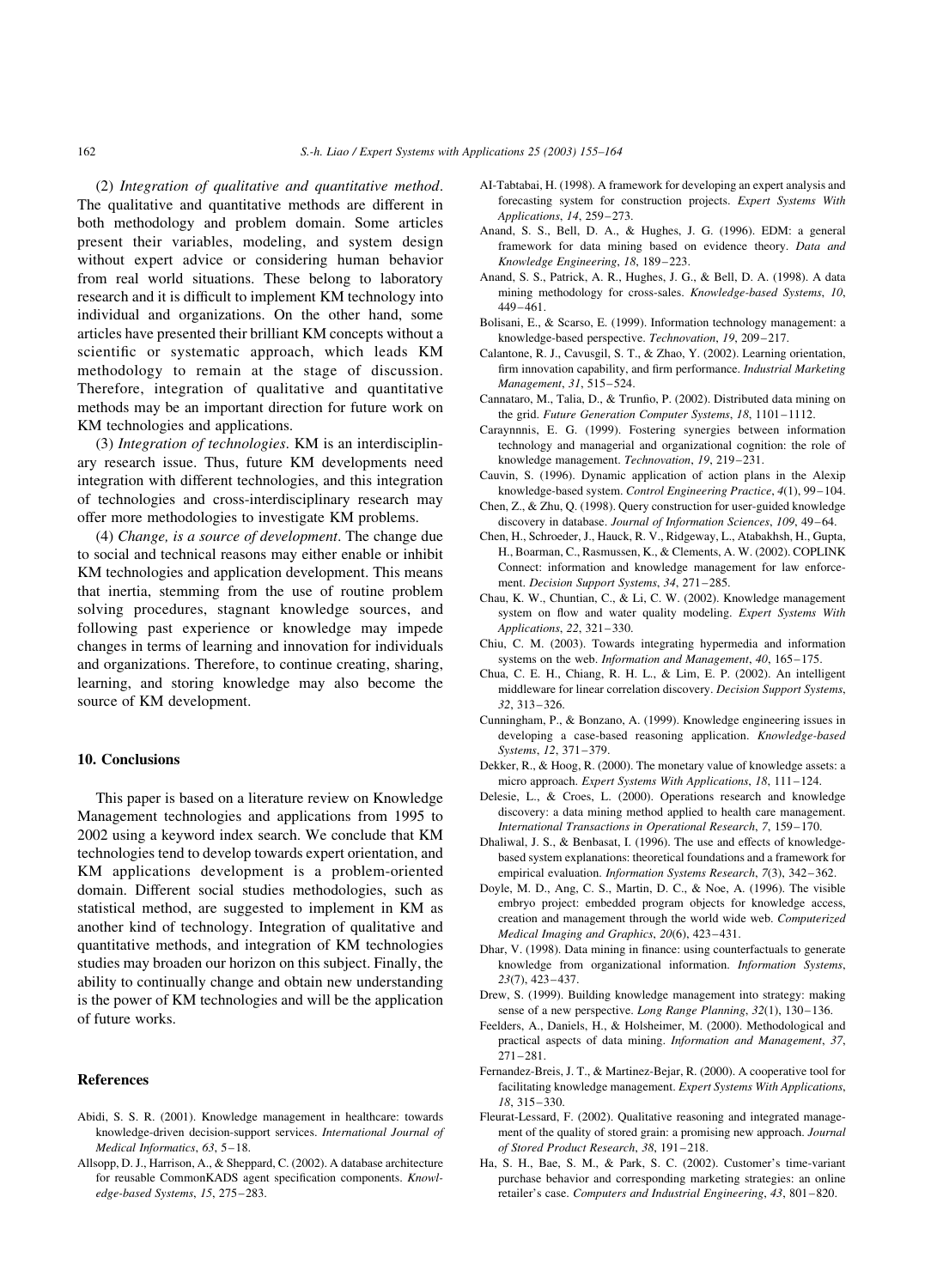- <span id="page-8-0"></span>Harun, M. H. (2002). Integrating e-learning into the workplace. The Internet and Higher Education, 4, 301–310.
- Heijst, G., Spek, R., & Kruizinga, E. (1997). Corporate memories as a tool for knowledge management. Expert Systems With Applications, 13(1), 41–54.
- Hendriks, P. H. J., & Vriens, D. J. (1999). Knowledge-based systems and knowledge management: friends or foes? Information and Management, 35, 113–125.
- Hertzum, M. (2002). The importance of trust in software engineers assessment and choice if information sources. Information and Organization, 12, 1–18.
- Hicks, B. J., Culley, S. J., Allen, R. D., & Mullineux, G. (2002). A framework for the requirements of capturing, storing and reusing information and knowledge in engineering design. International Journal of Information Management, 22, 263–280.
- Hinton, C. M. (2002). Towards a pattern language for information-centered business change. International Journal of Information Management, 22, 325–341.
- Hooper, R. S., Galvin, T. P., Kilmer, R. A., & Liebowitz, J. (1998). Use of an expert system in a personnel selection process. Expert Systems With Application, 14, 425–432.
- Huang, G. Q., Shi, J., & Mark, K. L. (2000). Synchronized system for design for X guidelines over the WWW. Journal of Materials Processing Technology, 107, 71–78.
- Hui, S. C., & Jha, G. (2000). Data mining for customer service support. Information and Management, 38, 1–13.
- Jiang, J., Berry, M. W., Donato, J. M., Ostrouchov, G., & Grady, N. W. (1999). Mining consumer product data via latent semantic indexing. Intelligent Data Analysis, 3, 377–398.
- Johannessen, J. A., Olsen, B., & Olaisen, (1999). Aspects of innovation theory based on knowledge-management. International Journal of Information Management, 19, 121–139.
- Kang, B. S., Lee, J. H., Shin, C. K., Yu, S. J., & Park, S. C. (1998). Hybrid machine learning system for integrated yield management in semiconductor manufacturing. Expert Systems With Applications, 15, 123–132.
- Kidwell, R. E., Mossholder, K. W., & Bennett, N. (1997). Cohesiveness and organizational citizenship behavior: a multilevel analysis using work groups and individuals. Journal of Management, 23(6), 775-793.
- Kim, G., Nute, D., Rauscher, H. M., & Lofits, D. L. (2000). AppBulider for DSSTools: an application development environment for developing decision support systems in prolog. Computers and Electronics in Agriculture, 27, 107–125.
- Kitts, B., Edvinsson, L., & Beding, T. (2001). Intellectual capital: from intangible assets to fitness landscapes. Expert Systems With Applications, 20, 35–50.
- Knight, B., & Ma, J. (1997). Temporal management using relative time in knowledge-based process control. Engineering Applications Artificial Intelligence, 10(3), 269–280.
- Koschel, A., & Lockemann, P. C. (1998). Distributed events in active database systems: letting the genie out of the bottle. Data and Knowledge Engineering, 25, 11–28.
- Laudon, K. C., & Laudon, J. P. (2002). Essential of management information systems (5th ed). New Jersey: Prentice Hall.
- Lang, S. Y. T., Dickinson, J., & Buchal, R. O. (2002). Cognitive factors in distributed design. Computers in Industry, 48, 89–98.
- Lavington, S., Dewhurst, N., Wilkins, E., & Freitas, A. (1999). Interfacing knowledge discovery algorithms to large database management systems. Information and Software Technology, 41, 605-617.
- Lee, D., & Lee, K. H. (1999). An approach to case-based system for conceptual ship design assistant. Expert Systems With Applications, 16, 97–104.
- Liang, N., & Gao, Q. (1999). ASSG—an expert system for sandy grasslands in North China. Expert Systems With Applications, 16, 3–11.
- Liao, S. H. (2000). Case-based decision support system: architecture for simulating military command and control. European Journal of Operational Research, 123, 558–567.
- Liao, S. H. (2001). A knowledge-based architecture for implementing military geographical intelligence system on Intranet. Expert Systems With Applications, 20, 313–324.
- Liao, S. H. (2002). Problem solving and knowledge inertia. Expert Systems With Applications, 22, 21-31.
- Liebowitz, J., & Wright, K. (1999). Does measuring knowledge make cents? Expert Systems With Applications, 17, 99–103.
- Liebowitz, J. (2001). Knowledge management and its link to artificial intelligence. Expert Systems With Applications, 20, 1–6.
- Lin, F. Y., & McClean, S. (2001). A data mining approach to the prediction of corporate failure. Knowledge-based Systems, 14, 189–195.
- Maddouri, M., Elloumi, S., & Jaoua, A. (1998). An incremental learning system for imprecise and uncertain knowledge discovery. Journal of Information Sciences, 109, 149–164.
- Martinsons, M. G. (1997). Human resource management applications of knowledge-based systems. International Journal of Information Management, 17(1), 35–53.
- McCown, R. L. (2002). Locating agricultural decision support systems in the troubled past and socio-technical complexity of models for management. Agricultural Systems, 11–25.
- McFadden, F. R., Hoffer, J. A., & Prescott, M. B. (2000). Modern database management (5th ed). New York: Prentice-Hall.
- McMeekin, T. A., & Ross, T. (2002). Predictive microbiology: providing a knowledge-based framework for change management. International Journal of Food Microbiology, 78, 133–153.
- McSherry, D. (1997). Knowledge discovery by inspection. Decision Support Systems, 21, 43–47.
- Mohan, S., & Arumugam, N. (1997). Expert system applications in irrigation management: an overview. Computers and Electronics in Agriculture, 17, 263–280.
- Muller, W., & Wiederhold, E. (2002). Applying decision tree methodology for rules extraction under cognitive constraints. European Journal of Operational Research, 136, 282–289.
- Nault, B. R., & Storey, V. C. (1998). Using object concepts to match artificial intelligence techniques to problem types. Information and Management, 34, 19–31.
- Nemati, H. R., Steiger, D. M., Iyer, L. S., & Herschel, R. T. (2002). Knowledge warehouse: an architectural integration of knowledge management, decision support, artificial intelligence and data warehousing. Decision Support Systems, 33, 143–161.
- Nonaka, I., Umemoto, K., & Senoo, D. (1996). From information processing to knowledge creation: a paradigm shift in business management. Technology in Society, 18(2), 203–218.
- Olin, J. G., Greis, N. P., & Kasarda, J. D. (1999). Knowledge management across multi-tier enterprise: the promise of intelligent software in the auto industry. European Management Journal, 17(4), 335–347.
- Owrang, M. M., & Grupe, F. H. (1996). Using domain knowledge to guide database knowledge discovery. Expert Systems With Applications, 10(2), 173–180.
- Park, S. C., Piramuthu, S., & Shaw, M. J. (2001). Dynamic rule refinement in knowledge-based data mining systems. Decision Support Systems, 31, 205–222.
- Polanyi, M. (1966). The tacit dimension. London: Routledge and Kegan Paul.
- Ramesh, B., & Tiwana, A. (1999). Supporting collaborative process knowledge management in new product development teams. Decision Support Systems, 27, 213–235.
- Robey, D., Boudreau, M. C., & Rose, G. M. (2000). Information technology and organizational learning: a review and assessment of research. Accounting Management and Information Technologies, 10, 125–155.
- Rubenstein-Montano, B., Liebowitz, J., Buchwalter, J., McCaw, D., Newman, B., & Rebeck, K. (2001). A systems thinking framework for knowledge management. Decision Support Systems, 31, 5–16.
- Sforna, M. (2000). Data mining in a power company customer database. Electronic Power Systems Research, 55, 201–209.
- Shaalan, K., Rafea, M., & Rafea, A. (1998). KROL: a knowledge representation object language on top of Prolog. Expert Systems With Applications, 15, 33–46.